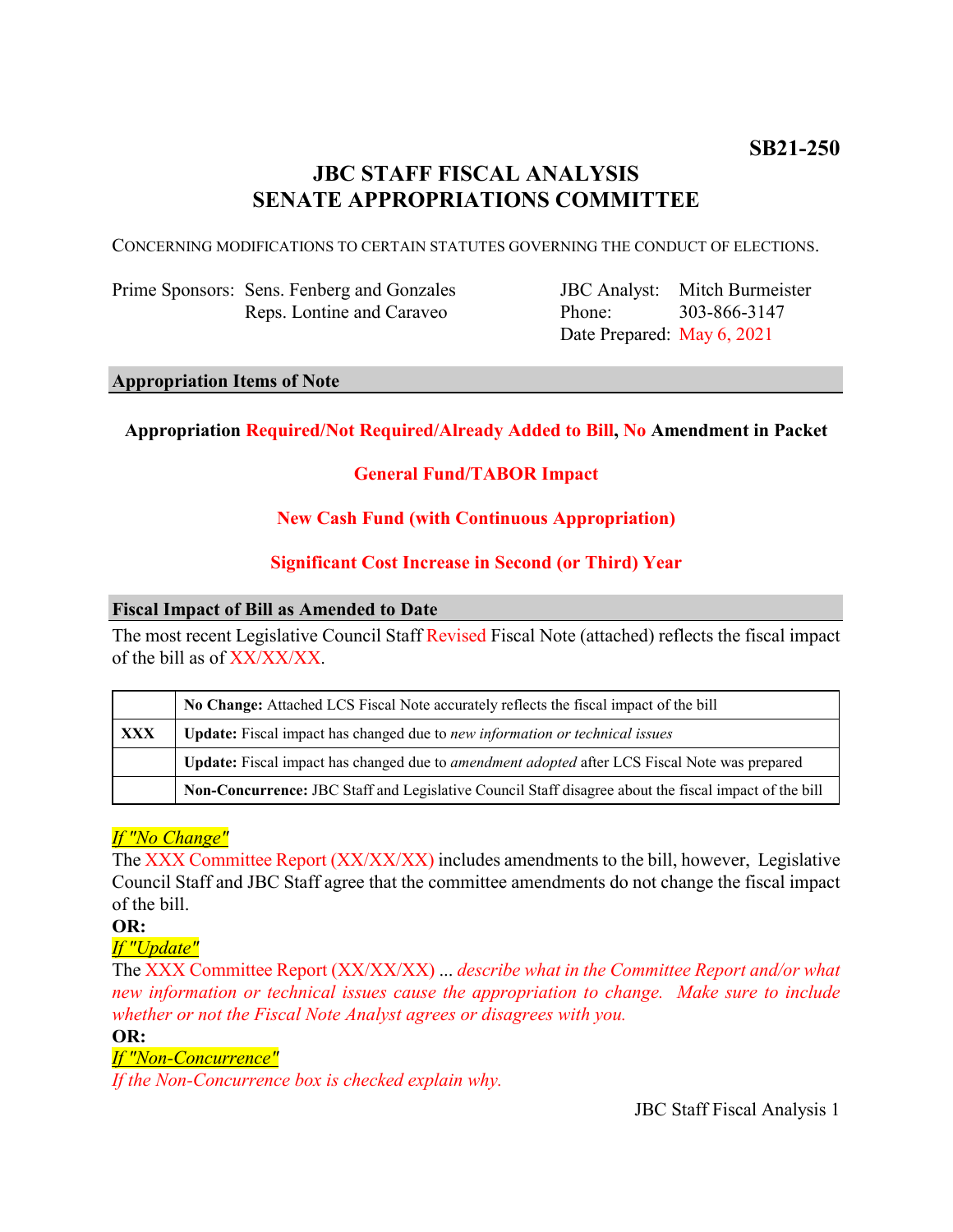# **SB21-250 JBC Staff Analysis**

# **Amendments in This Packet for Consideration by Appropriations Committee**

| Amendment    | <b>Description</b>                                                      |
|--------------|-------------------------------------------------------------------------|
| <b>J.XXX</b> | Staff-prepared appropriation amendment                                  |
| L.XXX        | Bill Sponsor amendment - does not change fiscal impact                  |
| L.XXX/J.000  | Bill Sponsor amendment - changes fiscal impact <i>and</i> appropriation |

### **OR:**

# **Amendments in This Packet for Consideration by Appropriations Committee**

| <b>Amendment</b> Description |  |
|------------------------------|--|
| None.                        |  |

### **Current Appropriations Clause in Bill**

The bill requires but does not contain an appropriation clause.

**OR:**

The bill includes an appropriation clause that...

#### **OR:**

The bill includes an appropriation clause that *(describe its deficiency).*

**OR:**

The bill neither requires nor contains an appropriation clause for FY 20XX-YY.

# **Description of Amendments in This Packet**

**J.00X** Staff has prepared amendment **J.XXX** (attached) to add a provision appropriating a total of \$ to the Department of for FY 20XX-YY, including \$ General Fund and \$ cash/reappropriated funds from \_\_\_\_\_\_. This provision also states that the appropriation is based on the assumption that the Department will require an additional YY.Y FTE <and/or the Department will receive  $\$  federal funds to implement the act>.

# **OR:**

**J.00X** Staff has prepared amendment **J.XXX** (attached) to change the existing clause to appropriate....

**OR:**

**L.00X** Bill Sponsor amendment **L.XXX** (attached) ...

#### **OR:**

# **L.XXX and J.YYY**

Bill Sponsor amendment **L.XXX** (attached) ...

#### **Points to Consider**

*Subheading*

JBC Staff Fiscal Analysis 2